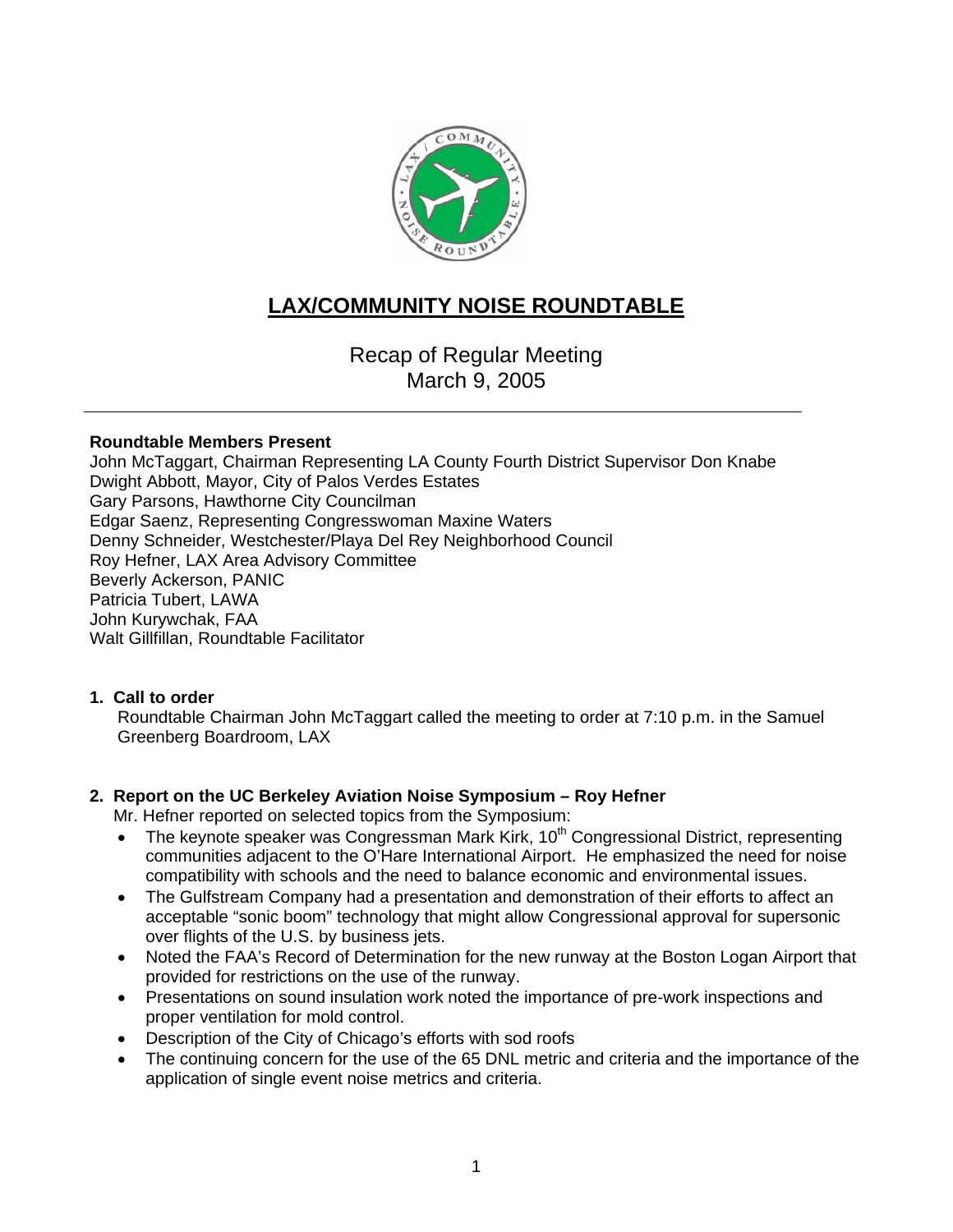• Presentations of work being conducted by the Center of Excellence for noise. Bob Holden described the presentation by Dr. John Paul Clarke of MIT on the Louisville Airport's demonstration project on Direct Descent Approaches used by UPS aircraft, which showed a measured reduction in noise, fuel use and flight time.

#### 3. **Report/Discussion of the SFO Fly Quiet Program** – Walter Gillfillan, Consultant to the Roundtable

(This item was taken out of order with the concurrence of the Roundtable members.) Mr. Gillfillan noted that special pages have been created for the Jeppesen Manual that describe the Fly Quiet Program at SFO. Of particular interest, are the graphic displays of the existing noise abatement procedures. Pages such as these are possible additions in the civilian, Jeppesen edition of the FAA procedures, but not in the Federal publication known as the Terminal Procedures Manual. It was noted that most airline crews use the Jeppesen version.

While the SFO Fly Quiet Program involves complex record keeping and computations, Mr. Gillfillan suggested that the publication of the graphic depiction of existing noise abatement procedures alone could be useful in obtaining improved compliance. The LAWA staff indicated that they have been looking into such an effort. The Roundtable members indicated that they support the efforts by the LAWA staff to provide similar graphic depiction of the existing LAX noise procedures. Mr. Gillfillan suggested the Mr. Dave Flint at SFO would be able to provide information about their efforts.

#### **4. Report/Discussion of the February 9, 2004 Flight Track Data Subcommittee Meeting -** Mike Cassidy.

Chairman Cassidy was not present due to family illness. LAWA staff was able to provide background information and additional data that has been compiled for both the North Side and Peninsula over flight issues, together with the Subcommittee's recommendations to the Roundtable. The following comments were noted:

#### North Side

- A question was posed as to the reliability of the 1999 land use data provided by SCAG
- Discussion of the use of a RNAV procedure vis-à-vis a delayed turn or a minimum altitude prior to a turn

#### Palos Verdes Peninsula

- LAWA staff discussed the jet overflights of the Peninsula due to east departures from LAX and the premature turns that are occurring after 9:00 p. m. on jet LAXX.FIVE Dagger Transition departures from LAX. Bob Holden stated that the jets on the Daggett Transition overfly the Peninsula anywhere from 12,000 to 20,000 ft. MSL and were probably under the control of the LA Enroute Center in Palmdale. LAWA staff will perform a gate penetration analysis to verify the altitudes of these overflights.
- The FAA will check their routings to be certain that the jet and southbound turbo prop departures are remaining off-shore. Also, that the turbo prop eastbound departures are crossing the Peninsula at 5,000 feet or above.

#### Subcommittee Recommendations to the Roundtable

In the recap of the Subcommittee's February 9 meeting, three recommendations were made to the Roundtable: